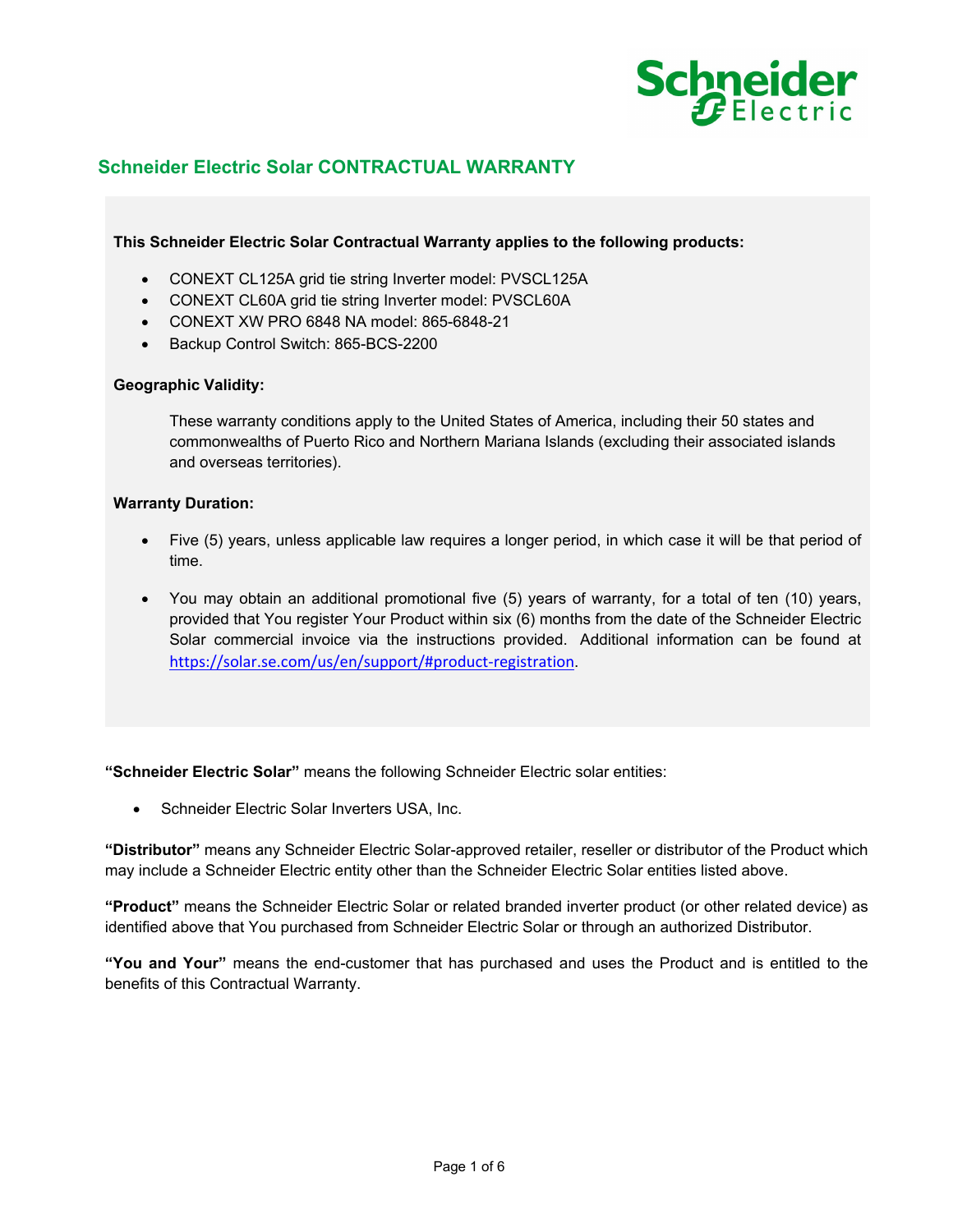

### **1. Warranty Period and Coverage**

This Contractual Warranty is provided by Schneider Electric Solar and covers defects in workmanship and materials in Your Product. In the event You purchased the Product from a Distributor, this warranty period commences upon the date of shipment from Distributor to You. In the event You purchased the Product directly from Schneider Electric Solar, this warranty period commences ninety (90) days after the Product is shipped from Schneider Electric Solar. The warranty period expires on the same date either (a) five (5) years later or (b) if You properly registered Your Product as specified above, ten (10) years later, unless otherwise agreed in writing (the "Warranty Period"). This Contractual Warranty, with prior written notice, is transferable to subsequent owners but only for the unexpired portion of the Warranty Period.

This Contractual Warranty does not cover and Schneider Electric Solar is not responsible for labor costs arising from or expenses related to the removal of defective Product(s) and the installation of replacement Product(s).

## **2. Warranty Claims**

If Your Product becomes defective and You notify Schneider Electric Solar of such defect within the Warranty Period, Schneider Electric Solar will, at its sole discretion, either (i) repair the defective Product or (ii) replace with new, reconditioned parts or similar parts of equivalent depreciated value, provided that Schneider Electric Solar through inspection establishes the existence of such a defect which is covered by this Contractual Warranty. If Schneider Electric Solar elects to perform any onsite warranty services, Schneider Electric Solar requires a site escort (arranged and paid for by You) for all such warranty services. Accordingly, if Schneider Electric Solar elects to perform such on-site warranty servicing, You will need to provide Schneider Electric Solar with the relevant contact information for Your site escort for scheduling purposes. Alternatively, Schneider Electric Solar may elect, at its sole discretion, to provide You with cash compensation equal to the Product's value depreciated by the number of years of operation under the Warranty Period.

If Schneider Electric Solar repairs or replaces a Product, its warranty continues for the remaining portion of the original Warranty Period or ninety (90) days from the date of the repair or return shipment to the customer whichever is greater. All replaced Products and all parts removed from repaired Products become the property of Schneider Electric Solar.

### **3. Warranty Limitations**

This Contractual Warranty does not warrant uninterrupted or error-free operation of the Product or cover normal wear and tear of the Product or costs related to the removal, installation, or troubleshooting of the customer's electrical systems. The warranty claims that relate to damages, failures or defects caused by any of the following factors are not covered by this Contractual Warranty:

• Failure to commission the Product within twenty-four (24) months<sup>1</sup> from the date of the Schneider Electric Solar commercial invoice,

 $1$  The Product may need to be charged, recharged or reconditioned to restore the internal properties of the Product's capacitor if it has not been operated for an extensive period of time in which case You will be responsible for all applicable fees and costs of such restorative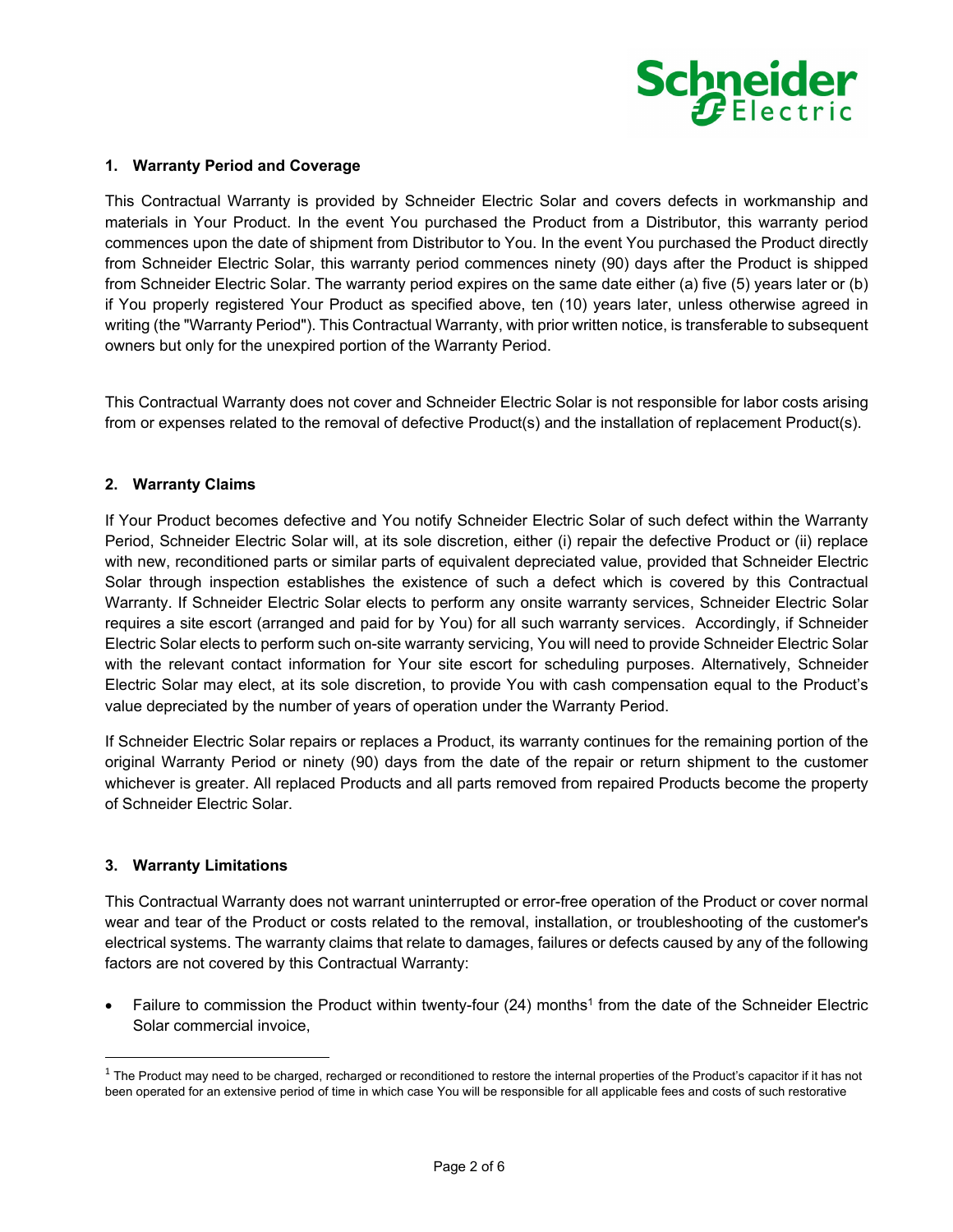

- If the Product has been commissioned and shut down or depowered for a period in excess of twenty-four (24) months,
- Improper use or non-compliance with installation, commissioning, operation or maintenance instructions (e.g., the Owners Guide, the Installation Guide),
- Unauthorized commissioning, modifications, changes or attempted repairs,
- Vandalism or destruction through external influences including damages caused by persons or animals,
- Use in an unsuitable environment, including any environment or location that causes excessive wear and tear or that is difficult or unsafe for Schneider Electric Solar representatives to access,
- Insufficient ventilation,
- Installation in a corrosive environment including, for example, an environment in which the Product is exposed to acid rain, hydrogen sulfide or excessive salt in the air (except for any such exposure to environmental conditions that Your Product was specifically designed to withstand as indicated in the applicable specifications for Your Product),
- Failure to observe applicable safety standards and regulations,
- Damages during transportation or storage,
- Force majeure, examples include, but not limited to: fire, flood, earthquakes, storm damage, overvoltage and lightning strikes
- Exposure to fire, water, snow, moisture, or liquid ingress or sand (except for any such exposure to environmental conditions that Your Product was specifically designed to withstand as indicated in the applicable specifications for Your Product),
- Used as a component part of another product expressly warranted by another manufacturer,
- If the original identification (trade-mark, serial number, QR code) markings have been defaced, altered, or removed,
- Consumable components of any type are not covered by this Contractual Warranty, including but not limited to fuses, surge arrestors and fans, and
- Cosmetic shortcoming which do not impair the use of the Product for the intended purpose i.e. supply of energy.

Warranty claims also exclude:

- Damages arising due to the fact that the use of the Product for the intended purpose is no longer possible or only possible with restrictions as a result of amendments to the statutory provisions applicable to the operation of the Product made after the delivery of the Product,
- Compensation for damages related to loss of power production or business operation or any expenses incurred by customer towards repair, removal and/or replacement of the Product (including but not limited to labor, transportation, temporary power),
- Costs or damages arising from changes to existing PV systems, building installations or other site changes,
- Any Products that are damaged during shipment, and
- This warranty only applies to defects in workmanship and materials which does not include claims involving regulatory compliance. To make sure Your Product meets the applicable regulatory requirements which are in place at the time of purchase, please see the applicable Product Manuals and/or Your sales contract.

services. If You plan to store the Product prior to commissioning or to depower the Product after commissioning, please review the storage instructions and guidelines within the Owner's Guide.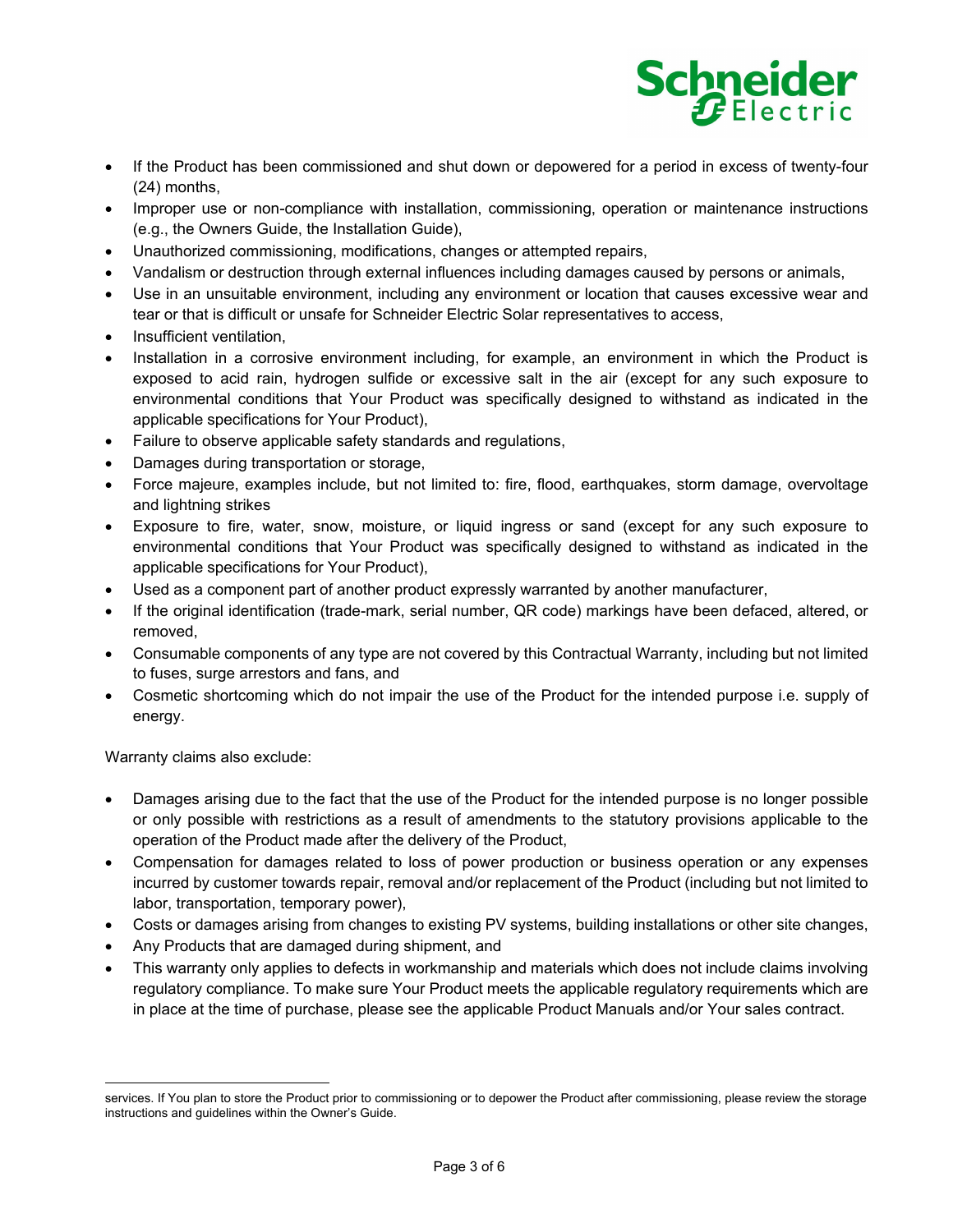

#### **4. Warranty Return and Repair Process**

Contact Schneider Electric Solar (https://solar.se.com/us/en/support/#technical-support) with a brief description of the error to evaluate and troubleshoot the issue while the Product is in the field, as many problems can be solved with remote guidance.

Please have Your Owner's Manual ready for reference and be prepared to supply:

- o The serial number and part number of Your Product
- o A copy of Your dated commercial invoice
- $\circ$  Information about the installation and commissioning or inspection certificate
- $\circ$  Information about the failure

# **Schneider Electric Solar or designated service provider reserves the right to refuse exchange requests for lack of proper documentation and information**.

#### **i. Return Material Authorization (RMA) for defective Products**

After attempts to correct the problem remotely with Your assistance and if the Product must be returned to Schneider Electric Solar or designated service provider for replacement or repair, You must obtain a Return Material Authorization (RMA) number and the correct return center "Ship to" address. **Product shipments will be refused and returned at Your expense if they are unauthorized or returned without an RMA number.** 

#### **ii. Once an RMA has been issued for exchange for defective Products**

Schneider Electric Solar or designated service provider, at its sole discretion, will ship an equivalent replacement Product to You. The allegedly defective Product must be returned in the same transport packaging that the replacement product was provided in. The defective Product must be shipped back to Schneider Electric Solar within **ten (10)** working days after receiving the replacement Product. If Schneider Electric Solar does not receive the Product within this timeframe, the Product cost will be billed back to You (including shipping costs, handling fees and if applicable all taxes, duties and tariffs).

### **Specific Information Regarding Warranty Coverage**

Visually evident damage caused by shipping or mishandling is to be reported to the freight carrier within twentyfour (24) hours. Shipping damage is the responsibility of the freight carrier, not Schneider Electric Solar and should always be duly noted with the freight carrier prior to accepting and signing for the Product.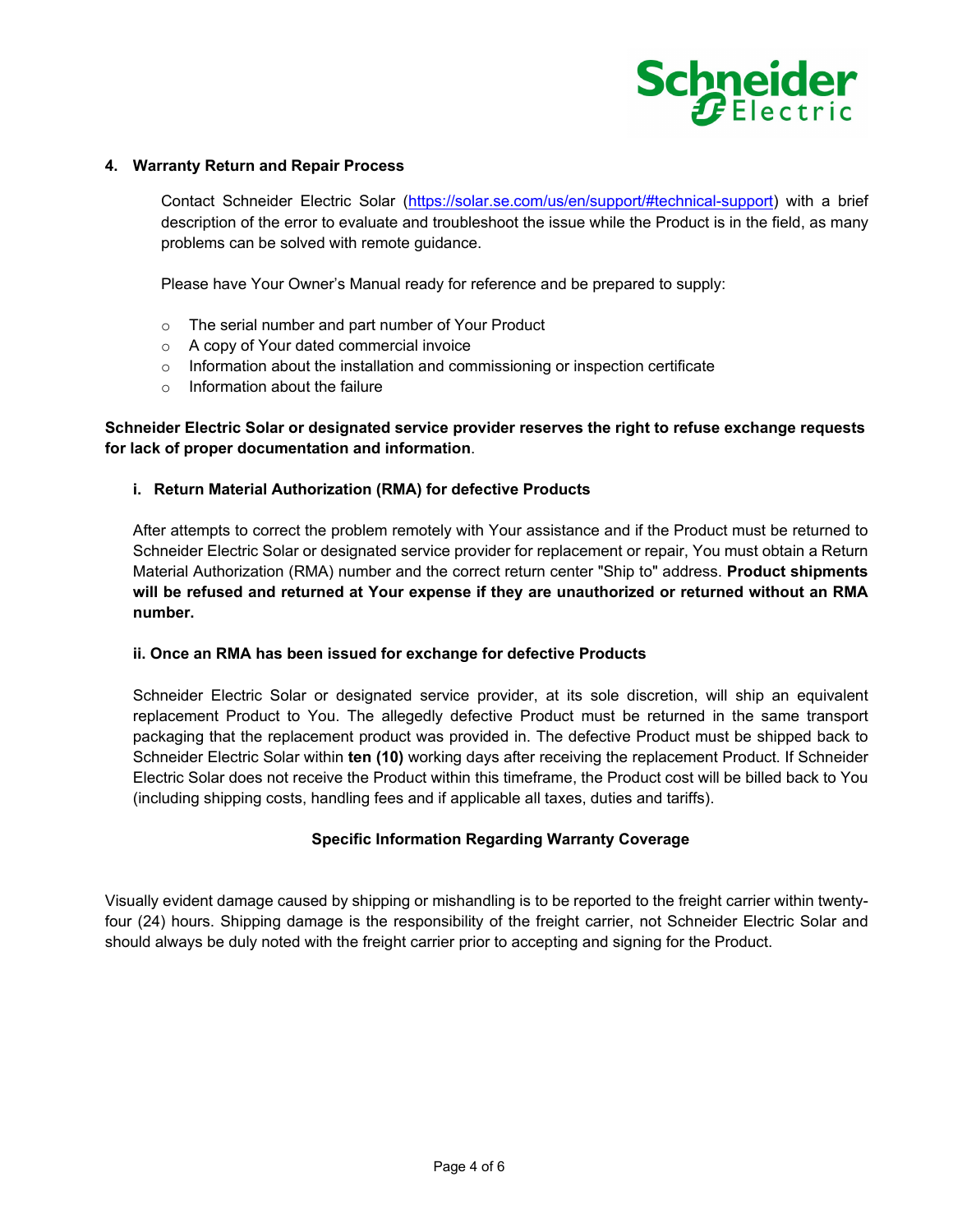

## **5. Invalid Warranty Claim**

If the allegedly defective Product that is returned to Schneider Electric Solar (or service partner) pursuant to this Warranty Statement is found by Schneider Electric Solar to be free of defects, Schneider Electric Solar will charge a flat-rate inspection charge for each Product of €235, plus any Warranty Logistics Costs incurred by Schneider Electric Solar. In the event that Schneider Electric Solar ships a replacement Product to You before its inspection and thereafter determines the alleged defective Product to be defect free based on its inspection, Schneider Electric Solar will (i) return the defect free Product to You and (ii) charge You for the replacement Product.

## **6. Disclaimer of Implied and Other Warranties and Limitation of Liability**

THIS CONTRACTUAL WARRANTY IS THE SOLE AND EXCLUSIVE WARRANTY PROVIDED BY SCHNEIDER ELECTRIC SOLAR IN CONNECTION WITH YOUR SCHNEIDER ELECTRIC SOLAR PRODUCT AND IS, WHERE PERMITTED BY LAW, IN LIEU OF ALL OTHER WARRANTIES, CONDITIONS, GUARANTEES, REPRESENTATIONS, OBLIGATIONS AND LIABILITIES, EXPRESS OR IMPLIED, STATUTORY OR OTHERWISE IN CONNECTION WITH THE PRODUCT, HOWEVER ARISING (WHETHER BY CONTRACT, TORT, NEGLIGENCE, PRINCIPLES OF MANUFACTURER'S LIABILITY, OPERATION OF LAW, CONDUCT, STATEMENT OR OTHERWISE), INCLUDING WITHOUT RESTRICTION ANY IMPLIED WARRANTY OR CONDITION OF QUALITY, MERCHANTABILITY, MERCHANTABLE QUALITY, OR FITNESS FOR A PARTICULAR PURPOSE.

ANY IMPLIED WARRANTY OR CONDITION OF MERCHANTABILITY, MERCHANTABLE QUALITY OR FITNESS FOR A PARTICULAR PURPOSE TO THE EXTENT REQUIRED UNDER APPLICABLE LAW TO APPLY TO THE PRODUCT SHALL BE LIMITED IN DURATION TO THE PERIOD STIPULATED UNDER THIS CONTRACTUAL WARRANTY.

### **LIMITATION OF LIABILITY**

WHERE APPLICABLE LAW ALLOWS AND DOES NOT PROHIBIT OR RESTRICT SUCH LIMITATION, SCHNEIDER ELECTRIC SOLAR'S LIABILITY FOR ANYTHING RELATING TO THIS PRODUCT SHALL BE LIMITED TO THE PRICE PAID FOR THE PRODUCT.

TO THE MAXIMUM EXTENT ALLOWED BY APPLICABLE LAW, IN NO EVENT WILL SCHNEIDER ELECTRIC SOLAR BE LIABLE FOR: (A) ANY SPECIAL, INDIRECT, INCIDENTAL OR CONSEQUENTIAL DAMAGES, INCLUDING LOST PROFITS, LOST REVENUES, FAILURE TO REALIZE EXPECTED SAVINGS, OR OTHER COMMERCIAL OR ECONOMIC LOSSES OF ANY KIND, EVEN IF SCHNEIDER ELECTRIC SOLAR HAS BEEN ADVISED, OR HAD REASON TO KNOW, OF THE POSSIBILITY OF SUCH DAMAGE; AND/OR (B) ANY DAMAGE OR INJURY ARISING FROM OR AS A RESULT OF MISUSE OR ABUSE, OR THE INCORRECT INSTALLATION, INTEGRATION OR OPERATION OF THE PRODUCT BY PERSONS NOT AUTHORIZED BY SCHNEIDER ELECTRIC SOLAR.